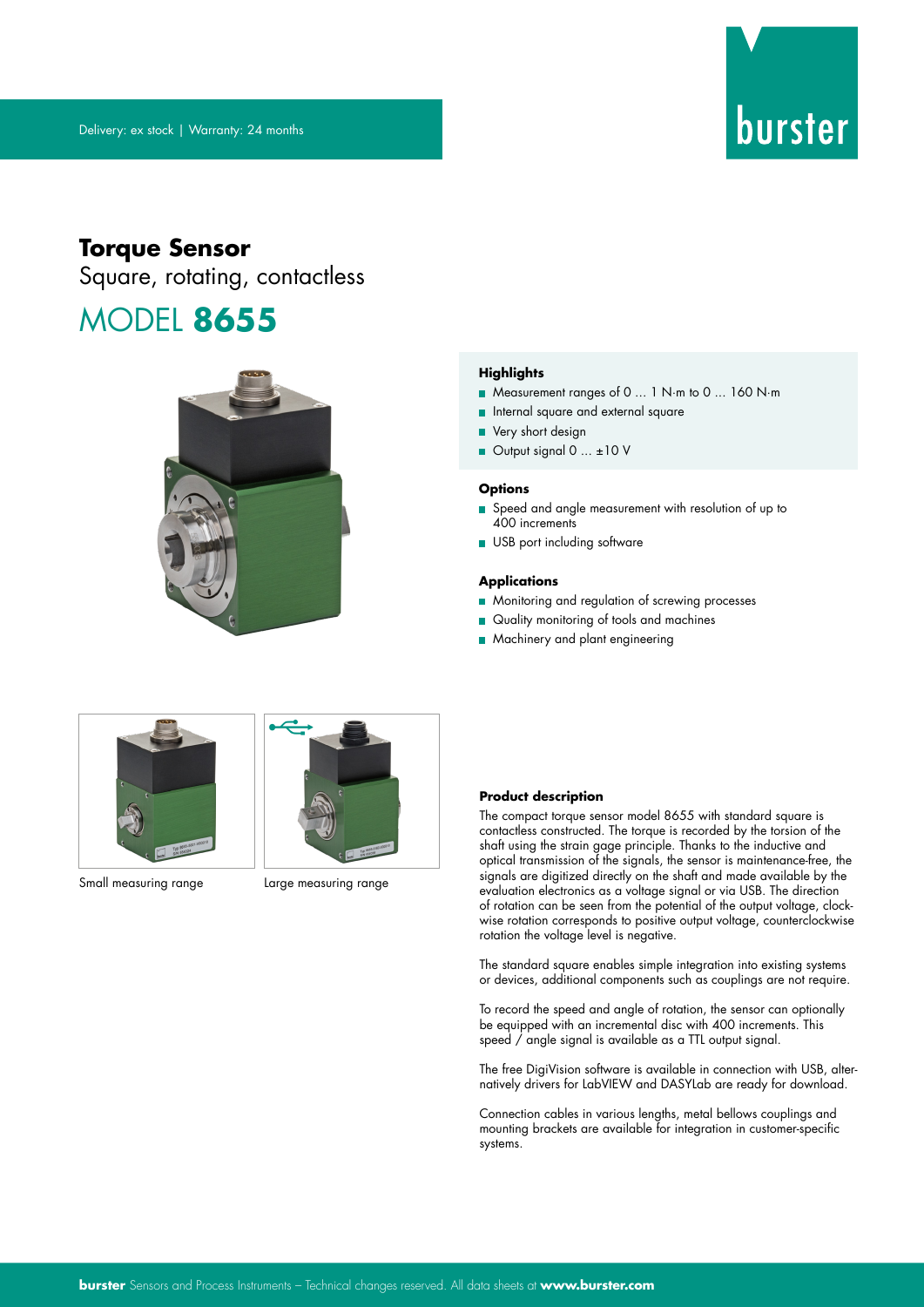# **Technical Data**

| 8655                                             |                                       | 5001                                                                                                                                                                      | 5002                                                              | 5005             | 5012                               | 5025                                                                  | 5050    | 5063                 | 5100  | 5160                        |  |  |  |
|--------------------------------------------------|---------------------------------------|---------------------------------------------------------------------------------------------------------------------------------------------------------------------------|-------------------------------------------------------------------|------------------|------------------------------------|-----------------------------------------------------------------------|---------|----------------------|-------|-----------------------------|--|--|--|
| Measuring range<br>calibrated in N·m<br>from $0$ |                                       | $±1$ N⋅m                                                                                                                                                                  | ±2 N·m                                                            | $±5$ N $\cdot$ m | ±12 N·m                            | $±25$ N $\cdot$ m                                                     | ±50 N·m | $\pm 63$ N $\cdot$ m |       | $\pm 100$ N·m $\pm 160$ N·m |  |  |  |
| <b>Accuracy</b>                                  |                                       |                                                                                                                                                                           |                                                                   |                  |                                    |                                                                       |         |                      |       |                             |  |  |  |
| Relative non-linearity                           |                                       |                                                                                                                                                                           | $0.25$ % F.S.                                                     |                  |                                    |                                                                       |         |                      |       |                             |  |  |  |
| Relative hysteresis                              |                                       |                                                                                                                                                                           | 0.2 % F.S.                                                        |                  |                                    |                                                                       |         |                      |       |                             |  |  |  |
| Tolerance of sensitivity                         |                                       |                                                                                                                                                                           | 0.25 % F.S.                                                       |                  |                                    |                                                                       |         |                      |       |                             |  |  |  |
| <b>Electrical values</b>                         |                                       |                                                                                                                                                                           |                                                                   |                  |                                    |                                                                       |         |                      |       |                             |  |  |  |
| Rated supply voltage range                       |                                       |                                                                                                                                                                           | 10  30 V DC (or 5 V via USB)                                      |                  |                                    |                                                                       |         |                      |       |                             |  |  |  |
| DC power consumption                             |                                       |                                                                                                                                                                           | approx. 2 W                                                       |                  |                                    |                                                                       |         |                      |       |                             |  |  |  |
| Output voltage at<br>$±$ rated torque            |                                       |                                                                                                                                                                           | ±10V                                                              |                  |                                    |                                                                       |         |                      |       |                             |  |  |  |
| Output resistance                                |                                       |                                                                                                                                                                           |                                                                   |                  |                                    | $1 k\Omega$                                                           |         |                      |       |                             |  |  |  |
| Insulation resistance                            |                                       |                                                                                                                                                                           |                                                                   |                  |                                    | $> 5 M\Omega$                                                         |         |                      |       |                             |  |  |  |
| Update rate                                      |                                       |                                                                                                                                                                           |                                                                   |                  |                                    | 400/sec.                                                              |         |                      |       |                             |  |  |  |
| Ripple                                           |                                       |                                                                                                                                                                           |                                                                   |                  |                                    | $< 50$ mV $_{\textrm{\tiny{ex}}}$                                     |         |                      |       |                             |  |  |  |
| Control signal                                   |                                       |                                                                                                                                                                           |                                                                   |                  |                                    | 10.00 V DC                                                            |         |                      |       |                             |  |  |  |
| <b>Environmental conditions</b>                  |                                       |                                                                                                                                                                           |                                                                   |                  |                                    |                                                                       |         |                      |       |                             |  |  |  |
| Range of operating and<br>nominal temperature    |                                       |                                                                                                                                                                           |                                                                   |                  |                                    | $0 °C  +60 °C$                                                        |         |                      |       |                             |  |  |  |
| Sensitivity of<br>temperature effects            |                                       |                                                                                                                                                                           |                                                                   |                  |                                    | on the zero point 0.015 % F.S./K<br>on the sensitivity 0.015 % F.S./K |         |                      |       |                             |  |  |  |
| <b>Mechanical values</b>                         |                                       |                                                                                                                                                                           |                                                                   |                  |                                    |                                                                       |         |                      |       |                             |  |  |  |
| Dynamic overload safe                            |                                       |                                                                                                                                                                           |                                                                   |                  | recommended 70 % of nominal torque |                                                                       |         |                      |       |                             |  |  |  |
| Max. operation torque                            |                                       |                                                                                                                                                                           |                                                                   |                  |                                    | 120 % of nominal torque                                               |         |                      |       |                             |  |  |  |
| Breakaway torque                                 |                                       |                                                                                                                                                                           |                                                                   |                  |                                    | 300 % of nominal torque                                               |         |                      |       |                             |  |  |  |
| Alternating load                                 |                                       |                                                                                                                                                                           |                                                                   |                  |                                    | 70 % of nominal torque                                                |         |                      |       |                             |  |  |  |
| Maximum limit axial<br>load                      | [N]                                   |                                                                                                                                                                           |                                                                   | 70               |                                    |                                                                       | 150     |                      |       | 165                         |  |  |  |
| Maximum limit radial<br>load                     | $[ N ]$                               | 5                                                                                                                                                                         | 10                                                                | 13               | 20                                 | 25                                                                    |         | 30                   | 50    | 65                          |  |  |  |
| Spring constant                                  | [N·m/rad]                             |                                                                                                                                                                           | 300                                                               |                  | 1000                               |                                                                       | 5000    | 16000                |       |                             |  |  |  |
| Mass moment of inertia<br>measuring side         | 10 <sup>6</sup><br>$kg*m2$ ]          |                                                                                                                                                                           |                                                                   | 3.50             |                                    |                                                                       | 7.10    |                      | 21.50 |                             |  |  |  |
| Mass moment of inertia<br>drive side             | [10 <sup>6</sup> ]<br>$kg*m2$         | 1.0<br>1.05<br>8.50<br>34.00                                                                                                                                              |                                                                   |                  |                                    |                                                                       |         |                      |       |                             |  |  |  |
| Max. rotary speed                                | $\left[\text{min}^{\text{-}1}\right]$ | 3000                                                                                                                                                                      |                                                                   |                  |                                    |                                                                       |         |                      |       |                             |  |  |  |
| <b>Other</b>                                     |                                       |                                                                                                                                                                           |                                                                   |                  |                                    |                                                                       |         |                      |       |                             |  |  |  |
| Material                                         |                                       |                                                                                                                                                                           | Housing: made of anodized aluminium; stainless steel shaft 1.4542 |                  |                                    |                                                                       |         |                      |       |                             |  |  |  |
| Protection class                                 |                                       | acc. EN 60529, IP40                                                                                                                                                       |                                                                   |                  |                                    |                                                                       |         |                      |       |                             |  |  |  |
| Weight                                           | [g]                                   | 310                                                                                                                                                                       |                                                                   |                  |                                    | 750<br>450                                                            |         |                      |       |                             |  |  |  |
| <b>Installation</b>                              |                                       |                                                                                                                                                                           |                                                                   |                  |                                    |                                                                       |         |                      |       |                             |  |  |  |
| Installation instructions                        |                                       | Do not exceed the permitted axial and radial forces during fitting and operation.<br>Please refer to our operating instructions for detailed information www.burster.com. |                                                                   |                  |                                    |                                                                       |         |                      |       |                             |  |  |  |

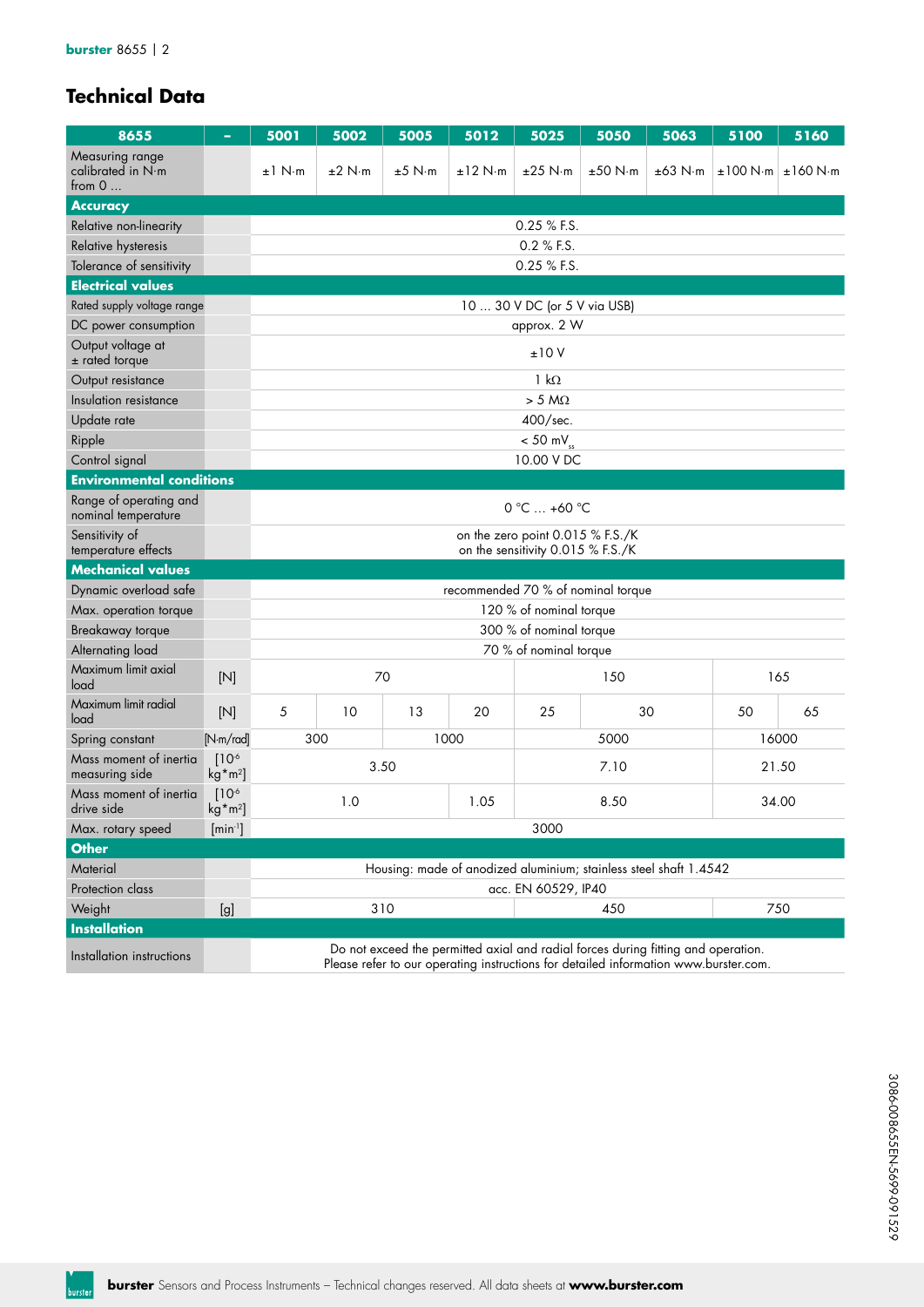**burster** 



For detailed dimensions you can find sensor CAD data on our website www.burster.com.

| 8655                      | ۰    | 5001     | 5002   | 5005                                          | 5012      | 5025                 | 5050                                           | 5063                                                           | 5100  | 5160                        |
|---------------------------|------|----------|--------|-----------------------------------------------|-----------|----------------------|------------------------------------------------|----------------------------------------------------------------|-------|-----------------------------|
| Measuring range from<br>0 |      | $±1$ N⋅m | ±2 N·m | $±5$ N $\cdot$ m                              | $±12$ N⋅m | $\pm 25$ N $\cdot$ m | ±50 N·m                                        | $\pm 63$ N $\cdot$ m                                           |       | $\pm 100$ N·m $\pm 160$ N·m |
| <b>Geometry</b>           |      |          |        |                                               |           |                      |                                                |                                                                |       |                             |
| A <sub>1</sub>            | [mm] |          |        |                                               | 33.5      |                      |                                                |                                                                |       |                             |
| A2                        | [mm] |          |        | 37                                            |           |                      | 36                                             | 41                                                             |       |                             |
| AA                        | [mm] |          |        | 28.5                                          |           |                      | 44                                             | 50                                                             |       |                             |
| A <sub>5</sub>            | [mm] |          |        | 38.5                                          |           |                      | 41                                             | 48                                                             |       |                             |
| B <sub>1</sub>            | [mm] |          |        | 44                                            |           |                      | 50                                             |                                                                | 59    |                             |
| <b>B2</b>                 | [mm] |          |        |                                               |           | 42                   |                                                |                                                                |       |                             |
| D1                        | [mm] |          |        | 1/4" external square<br>DIN 3121 form E       |           |                      | %" external square<br>DIN 3121 form E          | 1/2" external square<br>DIN 3121 form E                        |       |                             |
| D6 / deep                 | [mm] |          |        | 1/4" internal square<br>DIN 3121 form H, 8 mm |           |                      | %" internal square<br>DIN 3121 form H, 12.2 mm | $\frac{1}{2}$ " internal square<br>DIN 3121 form H,<br>16.5 mm |       |                             |
| D4 Ø / deep               | [mm] |          |        |                                               |           |                      |                                                |                                                                |       |                             |
| H1                        | [mm] |          |        | 22                                            |           |                      | 25                                             | 29.5                                                           |       |                             |
| H2                        | [mm] |          |        | 44                                            |           | 50                   |                                                |                                                                | 59    |                             |
| $\mathsf L$               | [mm] |          |        | 64                                            |           | 71.10                |                                                |                                                                | 89.4  |                             |
| L2                        | [mm] |          |        | 9.9                                           |           | 13.5                 |                                                |                                                                | 17.90 |                             |
| L <sub>3</sub>            | [mm] |          |        | 45.5                                          |           |                      |                                                |                                                                |       |                             |
| L4                        | [mm] |          |        | 8.6                                           |           | 10.1                 |                                                |                                                                | 24    |                             |
| T1 / deep                 | [mm] |          |        | M3 / 7                                        |           |                      |                                                |                                                                |       |                             |
| T2 / deep                 | [mm] |          |        | M2.5 / 8                                      |           |                      | M3 / 8                                         |                                                                |       | M4/8                        |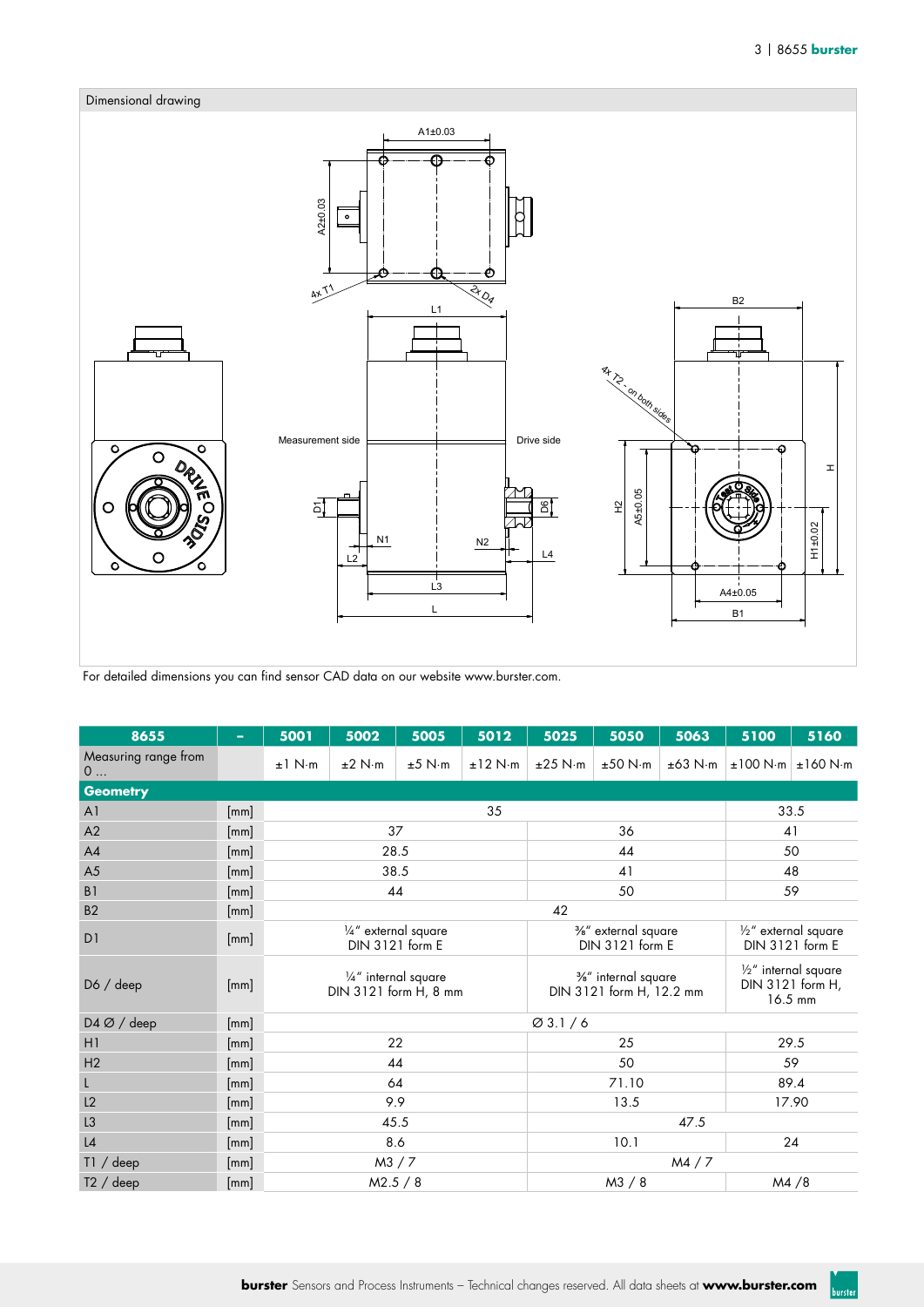## **Electrical values**

12-pin connector or USB connection for configuration / measurement (option, USB connection cable included)

| <b>Wiring Code</b> depends on the options selected |                     |                                   |
|----------------------------------------------------|---------------------|-----------------------------------|
| Pin                                                | Assignment          | Cable colour (99540-000F-052XXXX) |
| A                                                  | NC.                 |                                   |
| B                                                  | Angular exit B      | violet                            |
| C                                                  | Moment output +     | yellow                            |
| D                                                  | Moment output -     | green                             |
| E                                                  | Supply -            | blue                              |
|                                                    | Supply +            | red                               |
| G                                                  | Angular exit A      | pink                              |
| H                                                  | NC                  |                                   |
|                                                    | Ground angle output | black                             |
| Κ                                                  | Control signal      | white                             |
|                                                    | NC                  | brown                             |
| M                                                  | NC                  |                                   |

# **Options**

### **Integrated amplifier with USB interface**



This sensor version has an USB connection instead of the ±10 V output. The sensor is powered via USB, no further connections required.

In addition to torque, the speed or rotation angle measured values are optionally available at the output. The mechanical performance calculated in the sensor can also be displayed using the DigiVision software.

Free drivers are available for integration into LabVIEW and DASYLab, also a DLL for integration into your own programs.

### **Torque sensor with integrated rotational speed / angular displacement measurement**



8655 torque sensors are optionally available with integrated rotational speed and angular displacement measurement. Two pulse channels with TTL level – channel A and channel B – are always available. For clockwise rotation (looking at the test side), channel A leads channel B with a phase shift of 90°. Only one pulse channel is needed for speed measurement.

For angular displacement measurement (or direction detection), both channels need to be evaluated. To achieve the maximum angular resolution, four-edge decoding must be used to read both the rising and falling edges, so an angular resolution of 0.255 ° is possible.

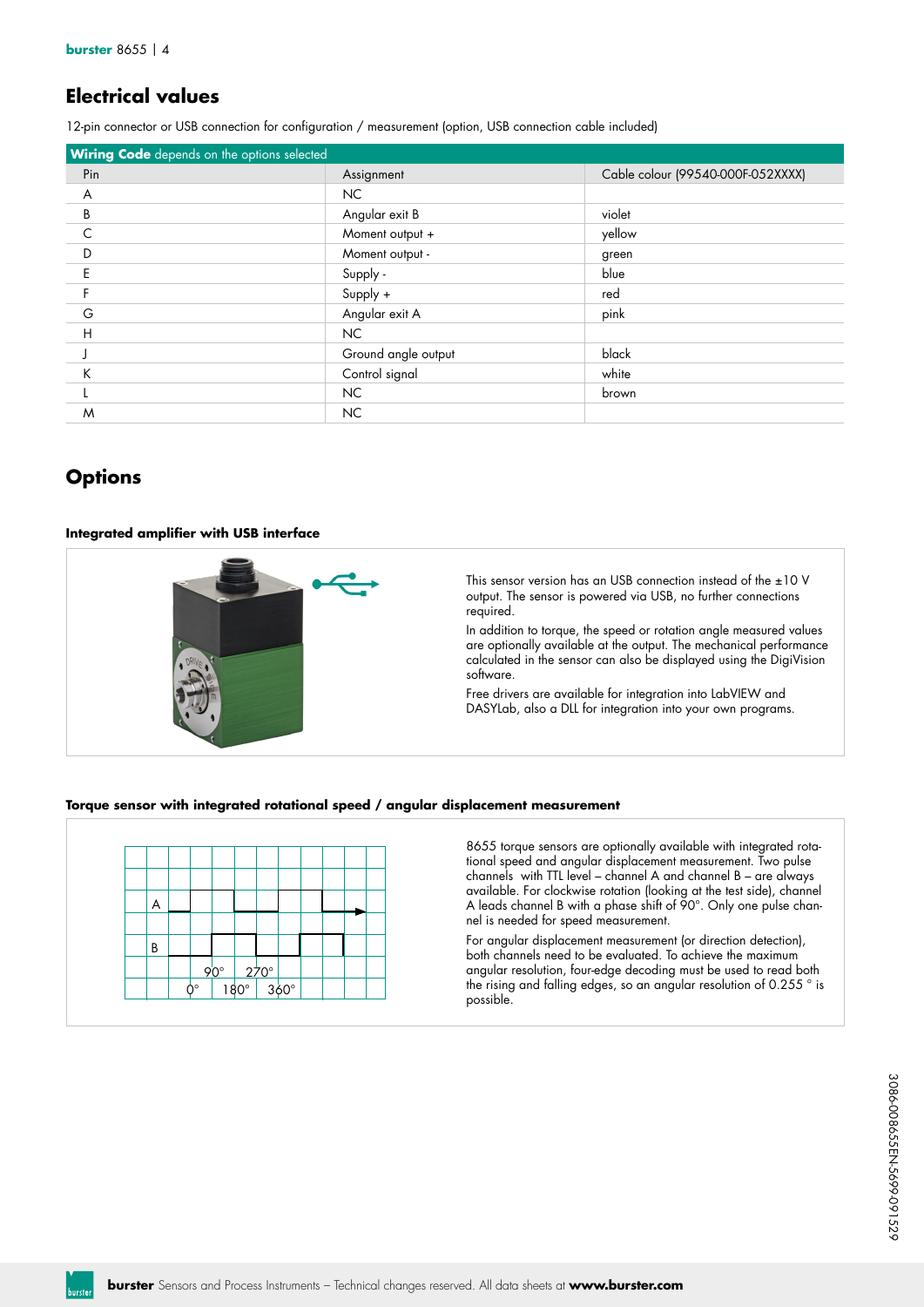### **Accessories**

### **Mounting block model 8600-Z02X**



The mounting block has a central hole and special design allowing a range of options for reliable cable attachment. Two clips ensure the sensor is fixed securely.

For further information please see accessories data sheet 8600-Z02X

### **DigiVision configuration and analysis software**

### **Features**

- Can be used to actuate tare function
- **Configuration options for averaging and filters**
- **n** Intuitive user interface
- Automatic sensor identification
- Sensor calibration data readout

| <b>DigiVision Light PC software</b>        |                                                                                                                       |
|--------------------------------------------|-----------------------------------------------------------------------------------------------------------------------|
| freely available on our<br>website         | DigiVision configuration and anal-<br>ysis software max. 200 measured<br>value/s for one sensor                       |
| <b>DigiVision Standard PC software</b>     |                                                                                                                       |
| Model 8655-P100                            | DigiVison configuration and anal-<br>ysis software up to 16 channels                                                  |
| <b>PC-Software DigiVision Professional</b> |                                                                                                                       |
| Model 8655-P200                            | DigiVision configuration and<br>analysis software with additional<br>configurable maths channel; up to<br>32 channels |



### **USB measurement option**

- Numerical & graphical display and measurement of the physical torque value
- **Practical start and stop trigger functions**
- 4 limits can be configured for each measurement channel
- **MIN/MAX value acquisition**
- Automatic scaling
- Measurement reports can be saved as Excel or PDF file
- Archive viewer for displaying sets of curves
- X Multichannel measurements, even with different sensors (e.g. 9206, 8631, 8625, 8661) available with standard version

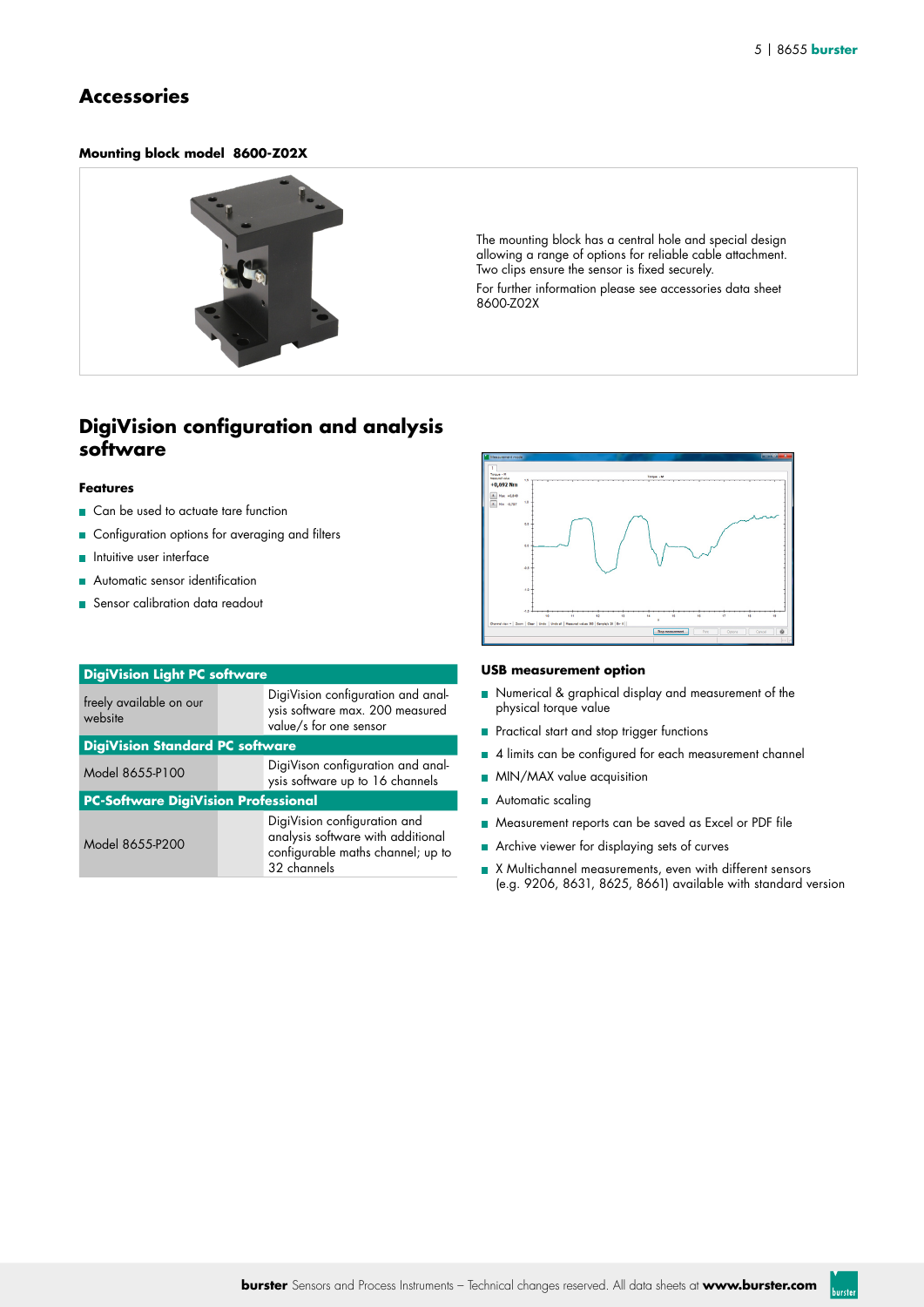# **Accessories**

| <b>Order code</b>  |                                                                                                                                     |
|--------------------|-------------------------------------------------------------------------------------------------------------------------------------|
| 9940               | Mating connection 12 pin (scope of delivery)                                                                                        |
| 9900-V539          | Mating connection 90°-angle                                                                                                         |
| 99540-000F-0520030 | Connecting cable, length 3 m, other end free                                                                                        |
| 99539-000F-0520030 | Connecting cable, length 3 m, plug with 90°-angle, other end free                                                                   |
| 99209-540G-0160030 | Connecting cable for model 7281 and model 9311, length 3 m, with external supply                                                    |
| 99163-540A-0150030 | Connecting cable, length 3 m, 8655 to DIGIFORCE® 9307combined cannel D (option channel)                                             |
| 99209-215A-0090004 | Adapter cable to DIGIFORCE® 9307 standard channel A/B and C (usable only in connection with type<br>99163-540A-015xxxx)             |
|                    | DigiVision Light configuration and analysis software, max. 200 measured value/s for one sensor<br>(freely available on our website) |
| 9900-K349          | USB cable, length 2 m (included with the USB version)                                                                               |
| 8655-P100          | DigiVision Standard configuration and analysis software; up to 16 channels                                                          |
| 8655-P200          | DigiVision Professional with additional configurable maths channel; up to 32 channels                                               |
| 8600-Z02X          | Mounting block, see accessories data sheet 8600-Z02X                                                                                |

# **Calibration**

| <b>Manufacturer Calibration Certificate (WKS)</b> |                                                                                                                                                                             |  |  |  |  |  |  |  |  |
|---------------------------------------------------|-----------------------------------------------------------------------------------------------------------------------------------------------------------------------------|--|--|--|--|--|--|--|--|
|                                                   | Special calibration for clockwise or/and counter clockwise direction torque, in 20% steps of range up and down.                                                             |  |  |  |  |  |  |  |  |
| <b>DAkkS Calibration Certificate</b>              |                                                                                                                                                                             |  |  |  |  |  |  |  |  |
|                                                   | DAkkS calibration certificate per DIN 51309, clockwise or/and counter clockwise torque, with eight steps<br>spaced across the measurement range, increasing and decreasing. |  |  |  |  |  |  |  |  |